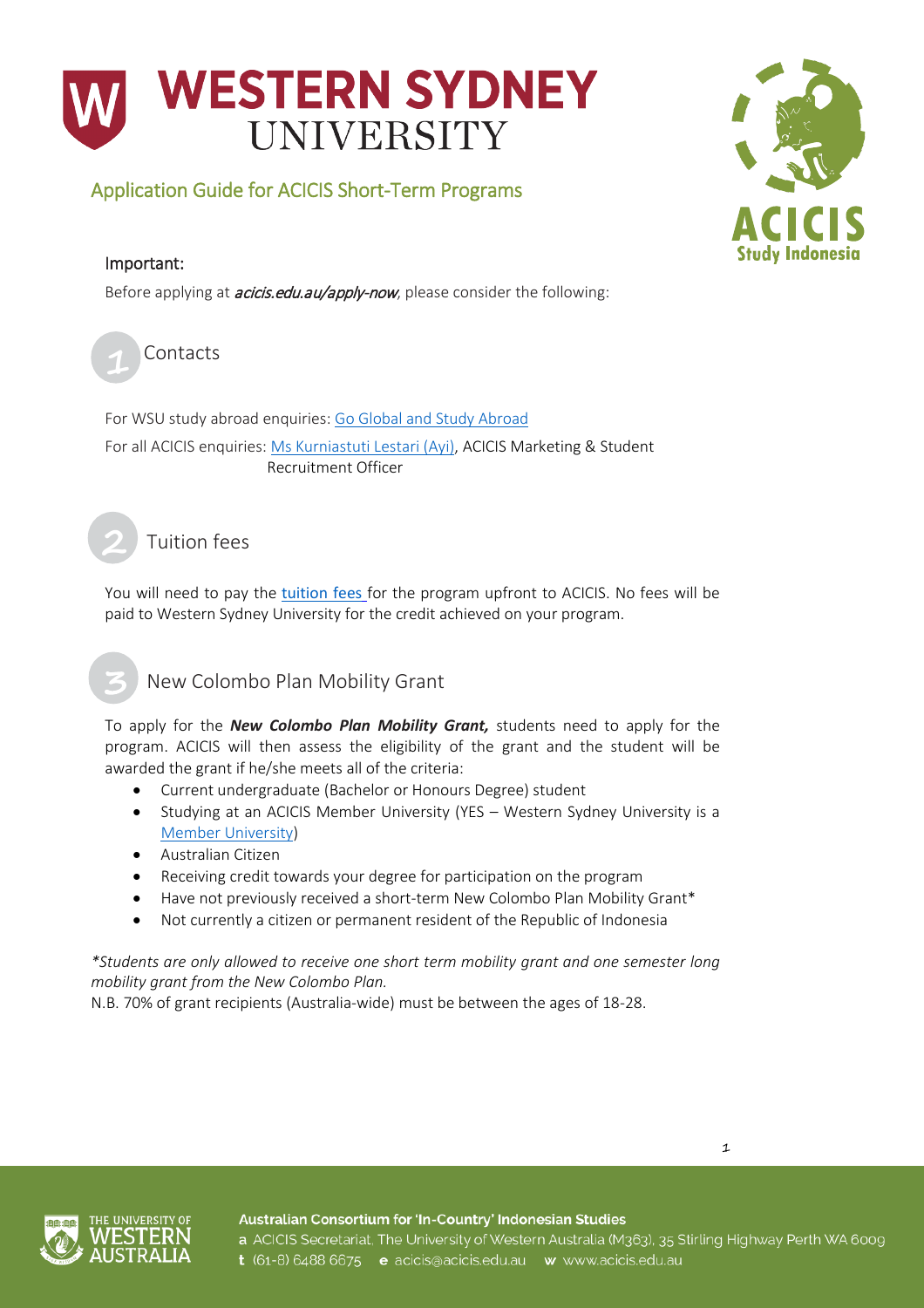

Application Guide for ACICIS Short-Term Programs





ACICIS Program ACICIS

# Deadlines

Professional Practica Programs First Round: 1 July

Indonesian Language Short Course Summer Intake: 1 October

Second Round: 1 September

Public Health Study Tour Summer Intake: 25 August Winter Intake: 1 April

Winter Intake: 1 April



Application process

- Step 1: Find out if you eligible for academic credit. Talk to your [Academic Course Advisor](https://www.westernsydney.edu.au/about/schools_research_institutes) about credit arrangements and how it fits best with your course structure. If you have questions about this process or the other steps below, feel free to contact Western Sydney International Office's Go Global team. Email [goglobal@westernsydney.edu.au](mailto:goglobal@westernsydney.edu.au) or book for a[n Advising Session](https://wsugoglobaladvisingappts.youcanbook.me/)
- Step 2: Register your interest with ACICIS Study Indonesia Email the Secretariat at [enquiries@acicis.edu.au](mailto:enquiries@acicis.edu.au) or call 08 6488 6675
- Step 3: Order your latest Academic Record/Transcript Order this onlin[e here.](https://www.westernsydney.edu.au/graduation_ceremonies/graduating/documents/academic_transcript)
- Step 4: Commence your application with ACICIS Study Indonesia
	- A.Commence your [application](http://www.acicis.edu.au/apply-now/) for your ACICIS Program prior to the deadlines in Part 4.
	- B.Upload your university transcript collected in Step 3.



Australian Consortium for 'In-Country' Indonesian Studies a ACICIS Secretariat, The University of Western Australia (M363), 35 Stirling Highway Perth WA 6009 t (61-8) 6488 6675 e acicis@acicis.edu.au w www.acicis.edu.au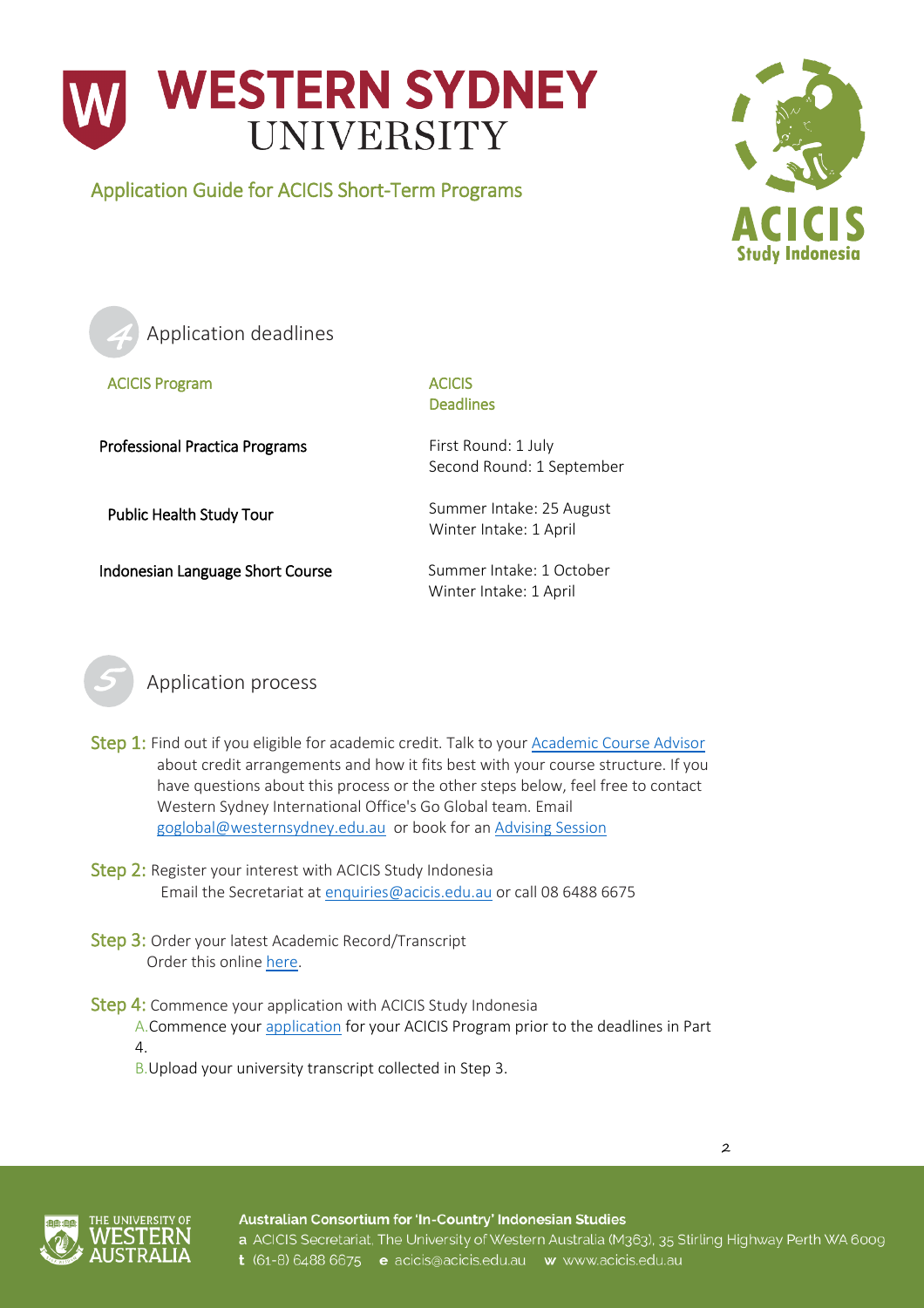# **WESTERN SYDNEY UNIVERSITY**

# Application Guide for ACICIS Short-Term Programs



C.Download the University Approval Form, this will be required for Step 5.

#### Step 5: Apply for Academic Credit

- A. Complete the [Overseas Academic Approval Form](https://www.westernsydney.edu.au/globalmobility/goglobal/home/apply_to_go/academic_approval_non-exchange) (non-exchange) and provide supporting documentation about your course to your [Academic Course Advisor](https://www.westernsydney.edu.au/about/schools_research_institutes)  [\(ACA\) or Director of Academic Program \(DAP\)](https://www.westernsydney.edu.au/about/schools_research_institutes)
- B. When you complete this form, keep the agreement for future records and [send it](mailto:goglobal@westernsydney.edu.au?subject=Academic%20Approval%20Form%20for%20ACICIS%20program)  [to Go Global and Study Abroad](mailto:goglobal@westernsydney.edu.au?subject=Academic%20Approval%20Form%20for%20ACICIS%20program)

#### Step 6: Submit your application to ACICIS Study Indonesia

A.Complete your [application](http://www.acicis.edu.au/apply-now/) for your ACICIS Program prior to the deadlines in Part4. B.Student eligibility to receive a New Colombo Plan grant will be considered as part of this process.

C.Students will be notified on the status of their application within one month of the application deadline.



Before you depart on your ACICIS program

#### Step 1: Apply for OS-HELP (OPTIONAL)

- A. Submit a completed [OS-HELP Loan Application \[PDF, 116.21 KB\]](https://www.westernsydney.edu.au/__data/assets/pdf_file/0010/199180/OS-HELP_Assistance_Application-2018.pdf) (including an OS-HELP Debt Confirmation Form) to Student Central. The Debt Confirmation Form is available in hard-copy at Student Central.
- B. The University requires up to 25 days to process OS-HELP applications.
- C. OS-HELP loans can be up to \$7,998. Students do not need to apply for the full amount.
- D. Fill out question 3B and 4. DO NOT complete question 3A.

#### Step 2: Travel Insurance

- A. Western Sydney University provides [Travel Insurance](https://www.westernsydney.edu.au/finance_office/finance/overseas_travel_insurance) for all students on study abroad experiences.
- B. Students are advised to read the PDS closely to ensure the policy is suitable for their needs.

#### Step 3: Complete 'Before I Go' and apply for Travel Grant

- A. Complete the [Before I Go](https://www.westernsydney.edu.au/globalmobility/goglobal/home/before_i_go) online checklist, including the mandatory Confirmation of Overseas Travel registration.
- B. As part of the Confirmation of Overseas Travel registration, you can register for a Student Mobility Travel Grant.